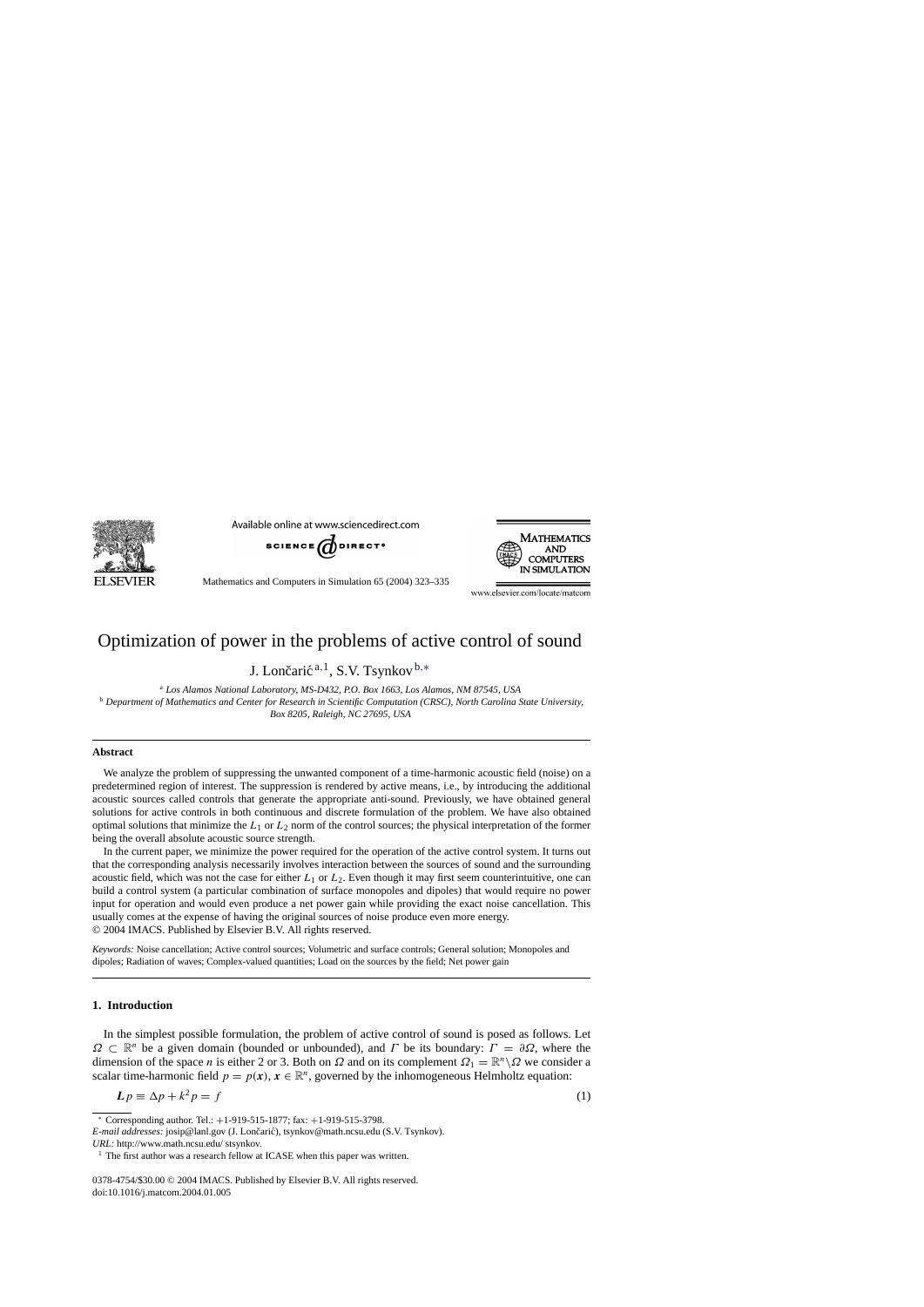<span id="page-1-0"></span>

Fig. 1. Geometric setup.

[Eq. \(1\)](#page-0-0) is subject to the Sommerfeld radiation boundary conditions:

$$
p(\mathbf{x}) = \mathcal{O}(|\mathbf{x}|^{(1-n)/2}), \qquad \frac{\partial p(\mathbf{x})}{\partial |\mathbf{x}|} + i k p(\mathbf{x}) = \mathcal{O}(|\mathbf{x}|^{(1-n)/2}), \quad \text{as } |\mathbf{x}| \to \infty \tag{2}
$$

that specify the direction of wave propagation, and distinguish between the incoming and outgoing waves at infinity by prescribing the outgoing direction only. Boundary conditions (2) guarantee the unique solvability of the Helmholtz [Eq. \(1\)](#page-0-0) for any compactly supported right-hand side  $f = f(x)$ . The physical meaning of the quantity  $p(x)$  will be acoustic pressure, see [Section 5,](#page-7-0) in which case the right-hand side to [Eq. \(1\)](#page-0-0) will have the meaning of acoustic source density, see e.g. [\[1\]](#page-12-0) for the definition. It is important to mention that as we are dealing hereafter with the traveling waves (radiation of sound toward infinity), all the corresponding solutions shall necessarily be complex-valued. Otherwise, it will be impossible to account for the key phenomenon of variation of phase with the change of spatial location.

The source terms  $f = f(x)$  in [Eq. \(1\)](#page-0-0) can be located on both  $\Omega$  and its complement  $\Omega_1 = \mathbb{R}^n \backslash \Omega$ ; to emphasize the distinction, we denote

$$
f = f^+ + f^-, \qquad \text{supp } f^+ \subset \Omega, \qquad \text{supp } f^- \subset \Omega_1 \tag{3}
$$

Accordingly, the overall acoustic field  $p = p(x)$  can be represented as a sum of the two components:

$$
p = p^+ + p^- \tag{4}
$$

where  $p^+$  is driven by the interior sources  $f^+$ , and  $p^-$  is driven by the exterior sources  $f^-$  with respect to  $\Omega$ :

$$
Lp^{+} = f^{+} \tag{5a}
$$

$$
Lp^- = f^- \tag{5b}
$$

Note, both  $p^+ = p^+(x)$  and  $p^- = p^-(x)$  are defined on the entire  $\mathbb{R}^n$ , the superscripts "+" and "−" refer to the sources that drive each of the field components rather than to the domains of these components. The setup described above is schematically shown in Fig. 1 for the case of a bounded domain  $\Omega$ . It is also important to mention that even though we do employ the notions of  $f^+$  and  $f^-$  in order to provide a comprehensive problem setup, no explicit knowledge of either of these two source components will be needed for achieving our primary objective of noise control. As [Section 2](#page-3-0) of the paper indicates, we will only need to know the overall acoustic field and its normal derivative on the surface  $\Gamma$ .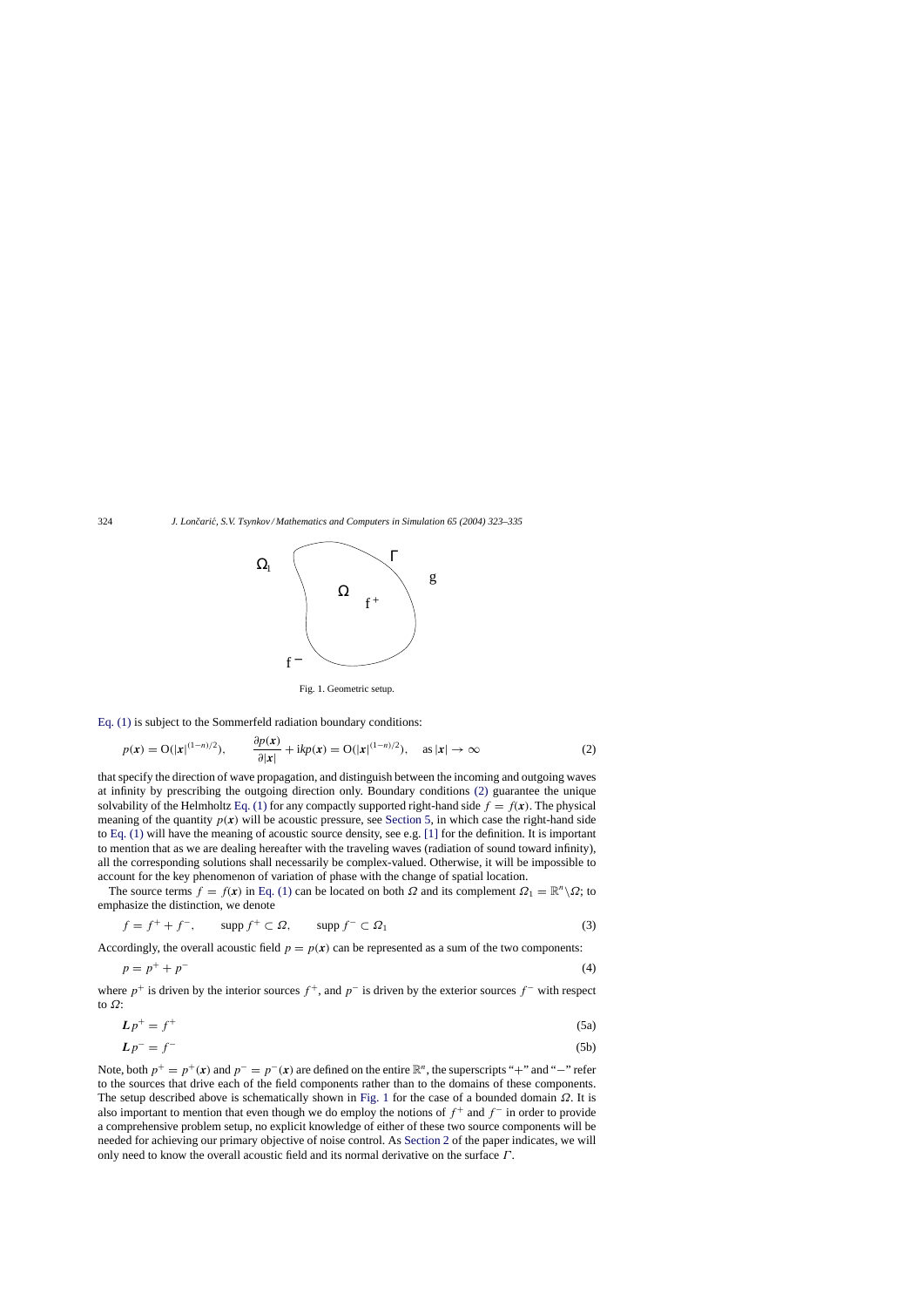<span id="page-2-0"></span>Hereafter, we will call the component  $p^+$  of [\(4\),](#page-1-0) [\(5a\)](#page-1-0) *sound*, or "friendly" part of the total acoustic field; the component p<sup>−</sup> of [\(4\)](#page-1-0) and [\(5b\)](#page-1-0) will accordingly be called *noise*, or "adverse" part of the total acoustic field. In the formulation that we are presenting,  $\Omega$  will be a predetermined region of space to be protected from noise. This means that we would like to eliminate the noise component of  $p(x)$  inside  $\Omega$ , while leaving the sound component there unaltered. In the mathematical framework that we have adopted, the component  $p^-$  of the total acoustic field, i.e., the response to the adverse sources  $f^-$  (see [\(3\),](#page-1-0) [\(4\),](#page-1-0) (5a) and (5b)), will have to be canceled out on  $\Omega$ , whereas the component  $p^+$ , i.e., the response to the friendly sources  $f^+$ , will have to be left unaffected on  $\Omega$ . A physically more involved but conceptually easy to understand example that can be given to illustrate the foregoing idea, is that inside the passenger compartment of an aircraft we would like to eliminate the noise coming from the propulsion system located outside the fuselage, while not interfering with the ability of the passengers to listen to the inflight entertainment programs or simply converse.

The concept of *active noise control* that we will be discussing implies that the component p<sup>−</sup> is to be suppressed on  $\Omega$  by introducing additional sources of sound  $g = g(x)$  exterior with respect to  $\Omega$ , supp  $g \text{ }\subset \Omega_1$ , so that the total acoustic field  $\tilde{p} = \tilde{p}(x)$  be now governed by the equation (cf. [Eq. \(1\)\):](#page-0-0)

$$
L\tilde{p} = f^+ + f^- + g \tag{6}
$$

and coincide with only the friendly component  $p^+$  on the domain  $\Omega$ :

$$
\tilde{p}|_{x \in \Omega} = p^+|_{x \in \Omega} \tag{7}
$$

The new sources  $g = g(x)$  of (6), see [Fig. 1, w](#page-1-0)ill hereafter be referred to as the *control sources* or simply *controls*. An obvious solution for these control sources is  $g = -f^-$ . This solution, however, is not always the most convenient one for either analysis or implementation, because on one hand, it requires an explicit and detailed knowledge of the structure and location of the sources  $f^-$ , which is, in fact, superfluous, see [\[2\].](#page-12-0) On the other hand, its implementation in many cases, like in the previously mentioned example with an airplane, may not be feasible. Fortunately, there are other solutions of the foregoing noise control problem (see [Section 2, a](#page-3-0)s well as our previous work [\[2\]](#page-12-0) for detail), and some of them may be preferable from both the theoretical and practical standpoint. Besides, having a variety of solutions for the control sources allows us to formulate and solve optimization problems [\[3,4\],](#page-12-0) as well as the power optimization problem analyzed hereafter.

To conclude the introduction, let us only mention that the area of active control of sound has a rich history of development, both as a chapter of theoretical acoustics, and in the perspective of many different applications. It is impossible to adequately overview this extensive area in the framework of a focused research publication. As such, we simply refer the reader to the monographs [\[5–7\]](#page-12-0) that, among other things, contain a detailed survey of the literature. Potential applications for the active techniques of noise control range from the aircraft industry to manufacturing industry (reducing the machinery noise) to air and ground transportation (protecting residences from highway noise) to medicine (protecting patients from high levels of periodic noise generated by resonance coils in magnetic resonance imaging (MRI) machines) to the military to consumer products and other fields, including even such highly specialized and narrow areas as acoustic measurements in the wind tunnels. It is generally known that active techniques are more efficient for lower frequencies, and they are usually expected to complement passive strategies (sound insulation, barriers, etc.) that are more efficient for higher frequencies, because the rate of sound dissipation due to viscosity of the medium and heat transfer is proportional to the square of the frequency [\[8\].](#page-12-0)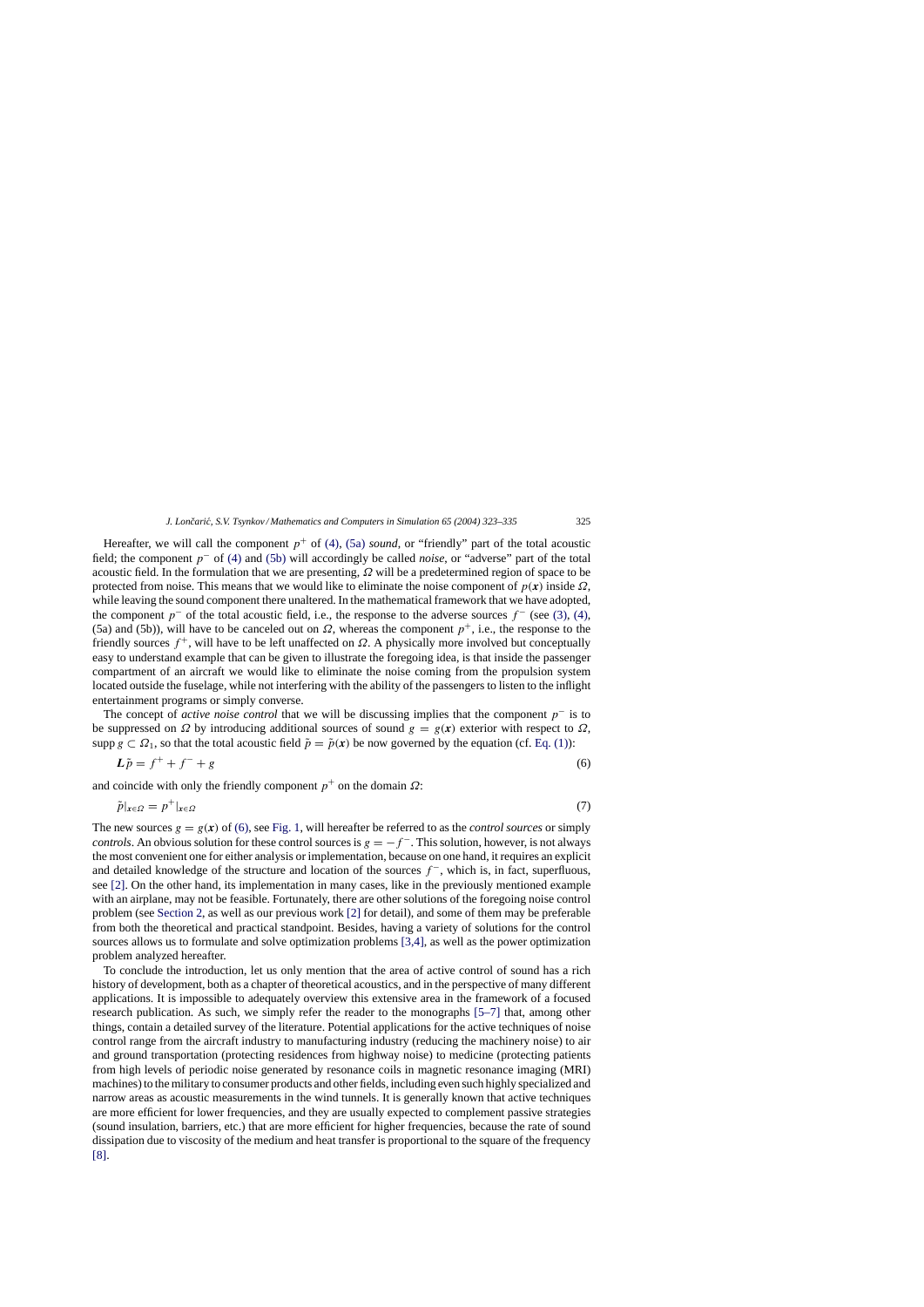Let us also note that in the current paper we focus on the case of the standard constant-coefficient Helmholtz [Eq. \(1\),](#page-0-0) which governs the acoustic field throughout the entire space  $\mathbb{R}^n$ . This allows us to make the forthcoming analysis most straightforward. However, one can consider other, more complex, cases as well, that involve variable coefficients, different types of far-field behavior, discontinuities in the material properties, and maybe even nonlinearities in the governing equations over some regions. Approaches to obtaining solutions for active controls in these cases are based on the theory of generalized Calderon's potentials and boundary projections, and can be found in our previous paper [\[2\]](#page-12-0) and in the monograph by Ryaben'kii ([\[9\],](#page-12-0) Part VIII).

## **2. General solutions for control sources**

A general solution for the volumetric continuous control sources  $g = g(x)$  is given by the following formula ( $\Omega_1 = \mathbb{R} \backslash \Omega$ ):

$$
g(x) = -Lw|_{x \in \Omega_1} \tag{8}
$$

where  $w = w(x)$ ,  $x \in \Omega_1$ , is a special auxiliary function-parameter that parameterizes the family of controls (8). The function  $w(x)$  must satisfy the Sommerfeld boundary conditions [\(2\)](#page-1-0) at infinity, and at the interface  $\Gamma$ , the function w and its normal derivative have to coincide with the corresponding quantities that pertain to the total acoustic field  $p$  given by formula [\(4\):](#page-1-0)

$$
w|_{\Gamma} = p|_{\Gamma}, \qquad \frac{\partial w}{\partial n}\bigg|_{\Gamma} = \frac{\partial p}{\partial n}\bigg|_{\Gamma} \tag{9}
$$

Other than that, the function  $w(x)$  used in (8) is arbitrary, and consequently formula (8) defines a large family of control sources, which provides ample room for optimization. In particular, the obvious solution for controls  $g = -f^-$  that we have mentioned previously fits into the framework of formulae (8), (9) by choosing  $w(x) = p(x)$ ,  $x \in \Omega_1$ . Indeed, this  $w(x)$  obviously satisfies boundary conditions (9), and  $Lw = Lp = L(p^+ + p^-) = f^+ + f^- = f^-$  because  $f^+(x) = 0$  for  $x \in \Omega_1$ .

The justification for formula (8) as general solution for controls can be found in [\[2\]. I](#page-12-0)n our recent paper [\[3\]](#page-12-0) we also emphasize that the controls

$$
g(x) = \int g(y)\delta(x - y) \, \mathrm{d}y = g * \delta
$$

given by (8) are *actually volumetric control sources of the monopole type* with regular density  $g \in$  $L_1^{(\text{loc})}(\mathbb{R}^n)$  (assuming that  $w(x)$  was chosen sufficiently smooth so that to guarantee local absolute integrability of  $g(x)$ ).

The control sources (8) possess several important properties. First of all, we see that to obtain these controls one needs no knowledge of the actual exterior sources of noise  $f^-$ . In other words, neither their location, nor structure, nor strength are required. According to (9), all one needs to know is p and ∂p/∂*n* on the perimeter  $\Gamma$  of the protected region  $\Omega$ . In a practical setting,  $p|_{\Gamma}$  and  $\partial p/\partial n|_{\Gamma}$  can be interpreted as measurable quantities that are supplied to the control system as the input data. Moreover, as formulae (8) and (9) indicate and the analysis of [\[2\]](#page-12-0) corroborates, these measurable quantities can refer to the overall acoustic field p, rather than only its unwanted component  $p^-$ . In other words, the methodology can automatically distinguish between the signals coming from the exterior and interior sources, and can tune

<span id="page-3-0"></span>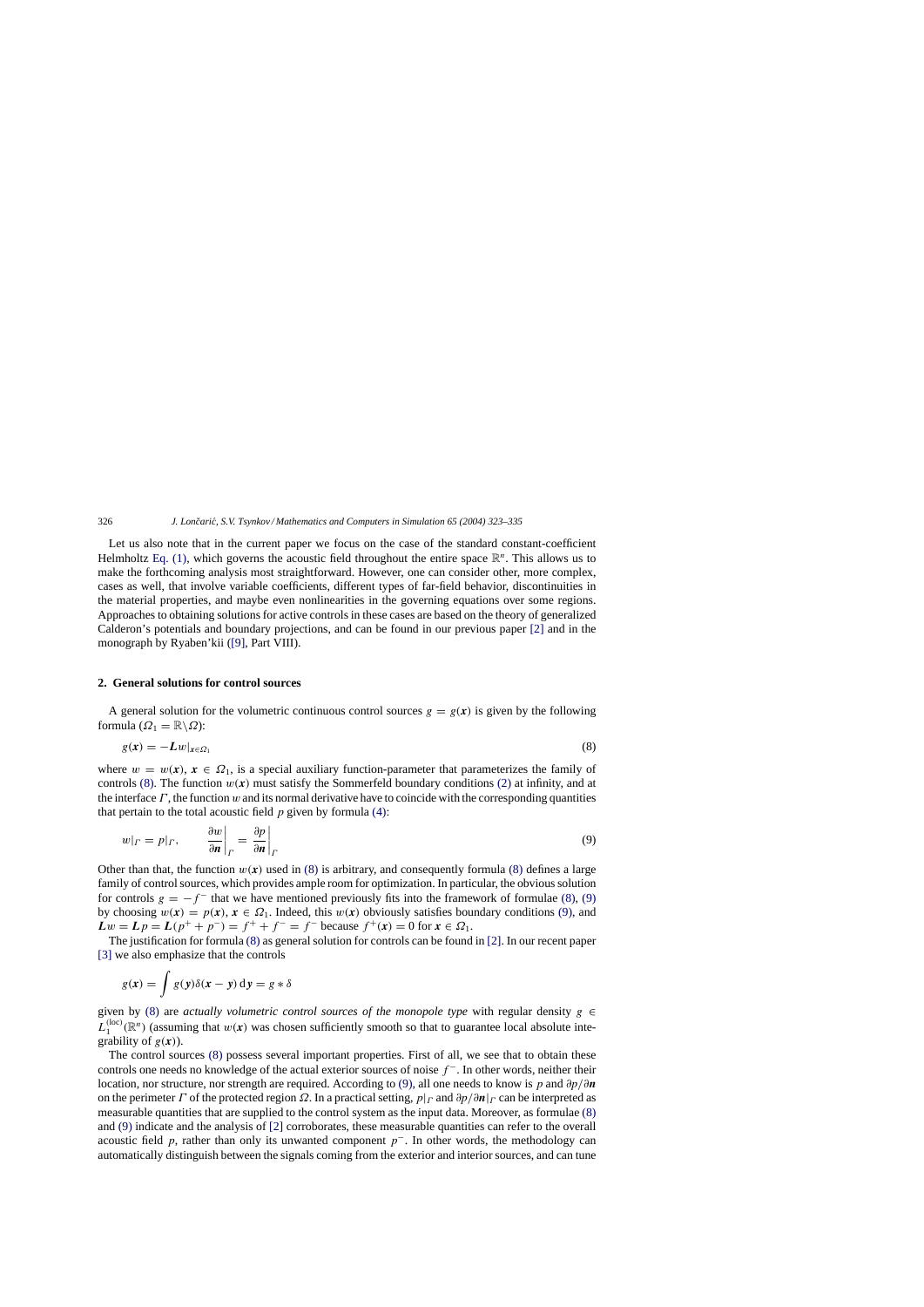<span id="page-4-0"></span>the controls so that they cancel only the unwanted exterior signal. This capability, which essentially implies that the control sources [\(8\)](#page-3-0) are insensitive to the interior sound  $p^+(\mathbf{x})$ , is extremely important because in many applications the overall acoustic field always contains a component that needs to be suppressed along with the part that needs to be left intact. Let us also note that a more general analysis of [\[2\]](#page-12-0) based on Calderon's potentials and boundary projections yields the same formula for controls [\(8\)](#page-3-0) and [\(9\)](#page-3-0) for the cases that may involve variations in material properties and alternative types of the far-field behavior. Of course, the operator *L* will be a new variable-coefficient operator, and the function-parameter  $w(x)$ will have to satisfy new far-field boundary conditions instead of the Sommerfeld boundary conditions.

Along with the volumetric controls [\(8\),](#page-3-0) on can also consider *surface controls*, i.e., the control sources that are concentrated only on the interface  $\Gamma$ . A general solution for the surface controls is given by

$$
g^{(\text{surf})} = -\left[\frac{\partial w}{\partial n} - \frac{\partial p}{\partial n}\right]_P \delta(\Gamma) - \frac{\partial}{\partial n}([w-p]|_{\Gamma}\delta(\Gamma))\tag{10}
$$

where  $w = w(x)$ , as before, denotes the auxiliary function-parameter. In contradistinction to the previous case, now it has to satisfy the homogeneous Helmholtz equation on the complementary domain:  $Lw = 0$ for  $x \in \Omega_1$ , and the Sommerfeld boundary conditions [\(2\)](#page-1-0) at infinity, but at the interface  $\Gamma$  it may be arbitrary, i.e., it does not have to meet boundary conditions [\(9\).](#page-3-0) The corresponding differences that are denoted by expressions in rectangular brackets in formula (10) and evaluated along  $\Gamma$  drive the surface control sources.<sup>2</sup> The first term on the right-hand side of  $(10)$  represents the density of a single-layer potential, which is a layer of monopoles on the interface  $\Gamma$ , and the second term on the right-hand side of (10) represents the density of a double-layer potential, which is a layer of dipoles on the interface Γ .

A detailed justification of formula (10) as general solution for surface controls can be found in [\[10\], s](#page-12-0)ee also [\[3\].](#page-12-0) Here we only mention that the control output from  $g^{(surf)}$ , i.e., the acoustic field that corresponds to the surface excitation (10) is given by

$$
p^{(\text{surf})}(\mathbf{x}) = \begin{cases} -p^{-}(\mathbf{x}), & \mathbf{x} \in \Omega \\ -(w(\mathbf{x}) - p^{+}(\mathbf{x})), & \mathbf{x} \in \Omega_1 \end{cases}
$$
(11)

Consequently, the surface controls (10) always cancel out the unwanted noise  $p^{-}(x)$  on  $\Omega$ . Their fundamental properties are the same as those of the volumetric controls [\(8\). T](#page-3-0)hey are insensitive to the interior sound  $p^+(\mathbf{x})$ , see (11), and do not require any knowledge of the actual sources of noise  $f^-$ .

In the family of surface controls (10) we identify two important particular cases. First, the cancellation of p−(*x*), *x* ∈ Ω, can be achieved by using surface monopoles only, i.e., by employing only a single-layer potential as the annihilating signal (anti-sound). To do that, we need to find  $w(x)$ ,  $x \in \Omega_1$ , such that there will be no discontinuity on  $\Gamma$  between  $p(x)$  and  $w(x)$ , i.e., in the function itself, and the discontinuity may only "reside" in the normal derivative (see formula (10)). This  $w(x)$  will obviously be a solution of the following external Dirichlet problem:

$$
Lw = 0, \qquad x \in \Omega_1, \qquad w|_{\Gamma} = p|_{\Gamma} \tag{12}
$$

subject to the Sommerfeld radiation boundary conditions [\(2\).](#page-1-0) Problem (12) is always uniquely solvable on  $\Omega_1 = \mathbb{R}^n \setminus \Omega$ . Second, one can employ only the double-layer potential to cancel out  $p^-(x), x \in \Omega$ , i.e., use only surface dipoles as the control sources. In this case, the function  $w(x)$ ,  $x \in \Omega_1$ , has to be chosen

<sup>&</sup>lt;sup>2</sup> These differences can actually be interpreted as surface discontinuities of the overall function defined on  $\mathbb{R}^n$  and equal to  $p(x)$  on  $\Omega$  and to  $w(x)$  on  $\Omega_1$ .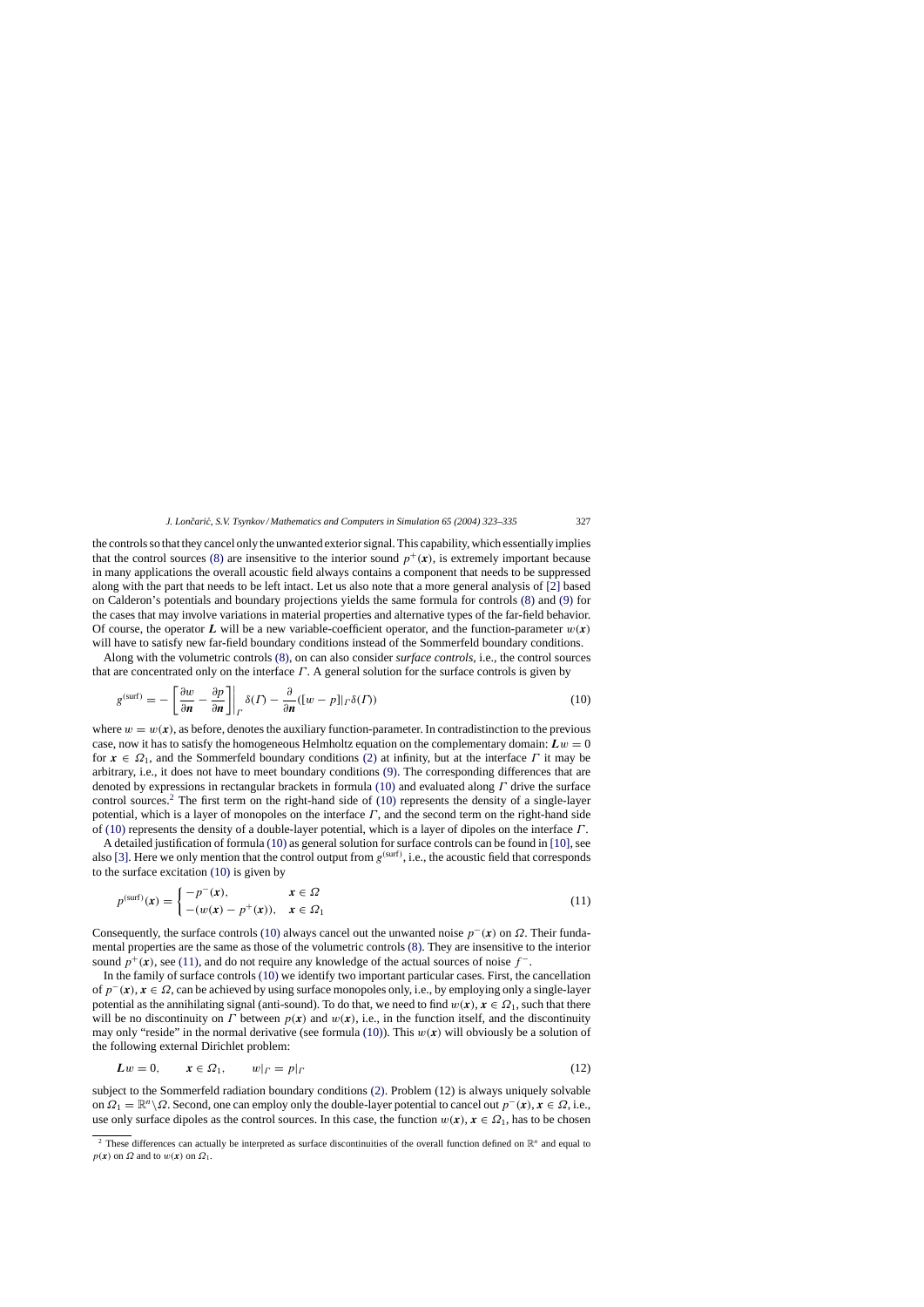such that the discontinuity on  $\Gamma$  be only in the function itself, i.e., between the actual values of  $p(x)$ and  $w(x)$ , and not between the normal derivatives. This  $w(x)$  should then solve the following external Neumann problem:

$$
Lw = 0, \qquad x \in \Omega_1, \qquad \left. \frac{\partial w}{\partial n} \right|_{\Gamma} = \left. \frac{\partial p}{\partial n} \right|_{\Gamma} \tag{13}
$$

again, subject to the Sommerfeld conditions at infinity [\(2\),](#page-1-0) which guarantee the solvability of (13).

We therefore see that surface control sources [\(10\)](#page-4-0) are given by combinations of the monopole and dipole layers, with the two "extreme" cases corresponding to either only monopoles, see [\(12\),](#page-4-0) or only dipoles, see (13). Other special cases of surface controls that are particularly interesting from the standpoint of acoustics will be identified in [Section 4.](#page-6-0)

Altogether, we have now introduced active controls of two different types on the surface, but only one type of controls throughout the volume—monopoles, see formulae [\(8\)](#page-3-0) and [\(9\). T](#page-3-0)his is not accidental. Let us note that from the standpoint of physics and engineering, the monopole and dipole sources provide different types of excitation to the surrounding sound-conducting medium. A point monopole source can be interpreted as a vanishingly small pulsating sphere that radiates acoustic waves symmetrically in all directions, whereas a dipole source resembles a small oscillating membrane that has a particular directivity of radiation. Moreover, in the genuine time-dependent acoustic context one can show that monopole sources are those that alter the balance of mass in the system, they are scalar in nature and reside on the right-hand side of the acoustic continuity equation, whereas dipole sources alter the balance of force, they are vectors and reside on the right-hand side of the acoustic momentum equation, see our recent work [\[3\]](#page-12-0) for detail. This distinction basically warrants a separate consideration of the monopole and dipole type sources as far as the point-wise or surface excitation may be concerned. As, however, has been shown in [\[3\],](#page-12-0) in the framework of time-harmonic volumetric excitation a separate consideration of dipole fields appears superfluous. In fact, any volumetric distribution of dipoles can, under the assumption of sufficient regularity, be recast in the form of an equivalent volumetric distribution of monopoles. In so doing, the dipole sources enter the right-hand side of the Helmholtz [Eq. \(1\)](#page-0-0) through a divergence operator, whereas monopoles enter this right-hand side directly (up to a multiplicative constant). We refer the reader to our paper [\[3\],](#page-12-0) as well as to the monograph [\[5\],](#page-12-0) for further detail.

Let us also mention that from the standpoint of practice, a similar discrete formulation of the noise control problem may often be more convenient. This formulation has, in fact, been previously developed and analyzed in the context of finite differences, see papers[\[11,12\]](#page-12-0) and monograph ([\[9\], P](#page-12-0)art VIII) for detail; a brief description of the discrete formulation is also available in our papers[\[3,10\]. I](#page-12-0)n the current paper, however, we conduct the analysis only on the continuous level. As such, no discrete apparatus will be needed.

# **3. Strategies of optimization**

Once the general solution for controls is available, either volumetric [\(8\)](#page-3-0) or surface [\(10\),](#page-4-0) the next step is to decide what particular element of this large family of functions will be optimal for a specific setting. There is a multitude of possible criteria for optimality that one can use. In many practical problems the cancellation of noise is only approximate and as such, the key criterion for optimization (or sometimes, the key constraint) is the quality of this cancellation, i.e., the extent of noise reduction. In contradistinction to that, in this paper we are considering ideal, or exact, cancellation, i.e., every particular control field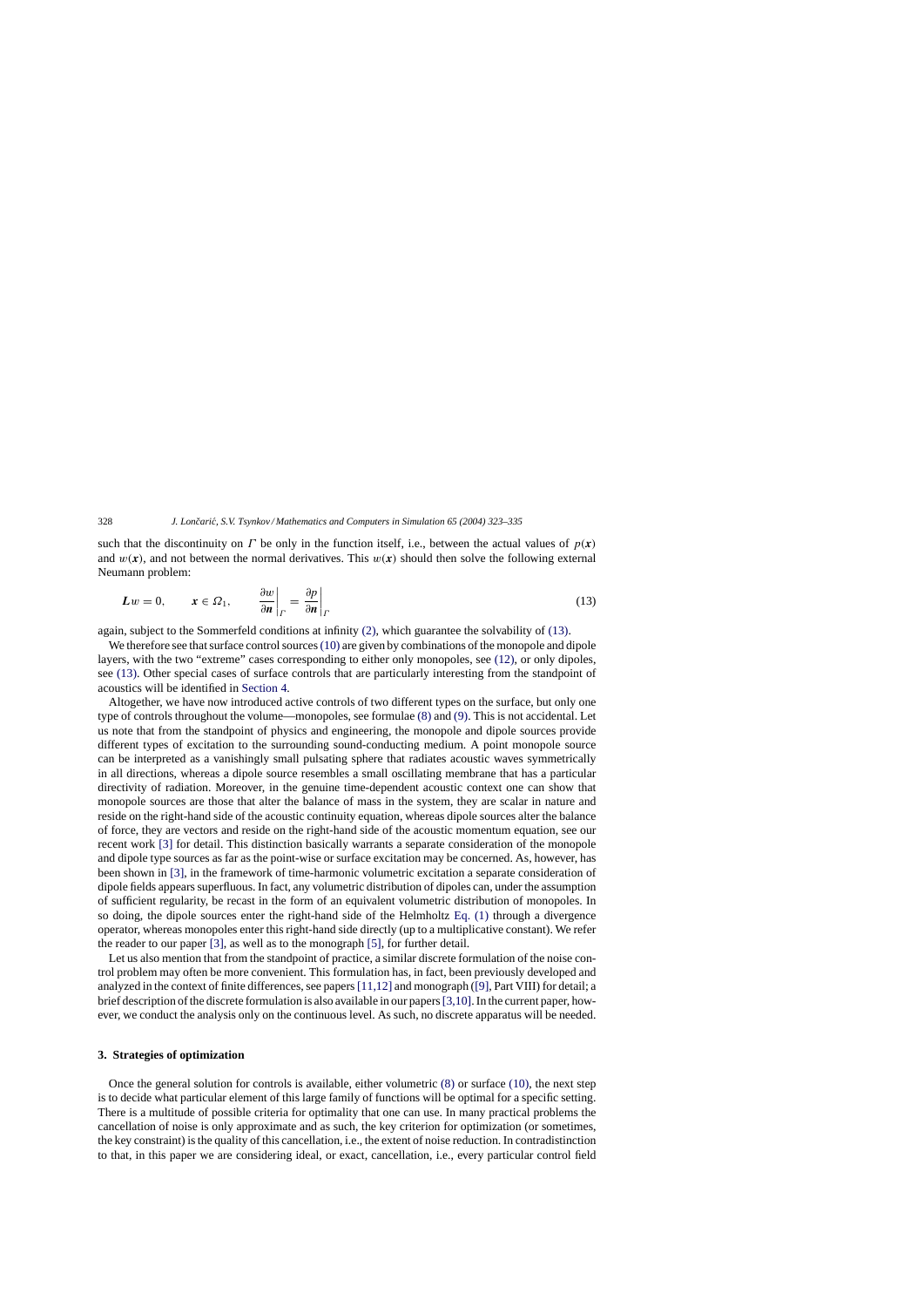<span id="page-6-0"></span>from either volumetric [\(8\)](#page-3-0) or surface [\(10\)](#page-4-0) family completely eliminates the unwanted noise on the domain of interest. Consequently, the criteria for optimality of the controls that we can employ will not include the level of the residual noise as a part of the corresponding function of merit, and should rather depend only on the control sources themselves.

In our previous work, we have already considered two different criteria for optimization. In [\[3\],](#page-12-0) we have optimized the  $L_1$  norm of the volumetric control sources. In physical terms, this is equivalent to minimization of the overall absolute acoustic source strength, see [\[1,5\], o](#page-12-0)f the controls. The corresponding optimum happens to be the layer of surface monopoles given by formula [\(10\)](#page-4-0) when the auxiliary function  $w(x)$  is obtained by solving problem [\(12\).](#page-4-0) In [\[4\],](#page-12-0) we have optimized the  $L_2$  norm of the control sources. The latter criterion does not have such a transparent physical meaning as the  $L_1$  norm has, but the minimum is easier to compute numerically, including the cases that involve additional equality type constraints originating form geometric definitions.

In the current paper, we minimize the power required for the operation of the control system. It turns out that the corresponding analysis necessarily involves interaction between the sources of sound and the surrounding acoustic field, the phenomenon that is often referred to as *load* by the field on the sources, see [\[5\].](#page-12-0) We note that previously there was no need of considering the acoustic load in either  $L_1$  or  $L_2$ framework. We also note that previously we have optimized the volumetric monopoles, and in the  $L_1$ case the optimum reduced to surface monopoles, whereas for  $L_2$  it was still a particular volumetric distribution of sources. In contradistinction to that, in the current paper we optimize the power across both the monopoles and dipoles, but we are only considering the surface control sources [\(10\)](#page-4-0) as the space for optimization. On one hand, having monopoles and dipoles together is imperative for finding the power optima. On the other hand, considering only surface controls still leaves the problem amenable to theoretical analysis.

Our key finding that we report in the current paper may first seem counterintuitive, but in fact, one can build a control system (i.e., a particular combination of surface monopoles and dipoles) that would require no power input for operation and would even produce a net power gain while providing for the exact noise cancellation. This is, in fact, not a paradox and not a perpetuum mobile. First of all, one can even imagine a passive system with similar properties that by definition does not need any power, e.g., a perfectly rigid barrier along the interface Γ covered with an ideal sound absorbing material from inside. This barrier will reflect (i.e., block) all the exterior noise and absorb all the interior sound thus leaving the component  $u^+$  on  $\Omega$  unaltered whilst completely eliminating  $u^-$ . In general, when an active setting is discussed, the conservation of energy does, of course, hold, but only when the entire closed system is analyzed, which must also include the original sources of noise. Then, what happens is that while cancelling the unwanted noise on  $\Omega$  the controls alter the acoustic field on  $\Omega_1$  as well. This new field component produced by the controls on the domain  $\Omega_1$  impinges on noise sources f<sup>-</sup> and makes them "work harder" and generate even more energy (this is called acoustic load [\[1\]\).](#page-12-0) Subsequently, a part of the additional energy is absorbed by the control system, which looks like the net power gain if the controls are considered alone, and the remaining part is radiated toward infinity.

#### **4. Roadmap for power optimization**

Exact volumetric noise cancellation can be achieved in a variety of ways. Perhaps the easiest to envision is the neutral control strategy, where the exterior acoustic field is unchanged while the interior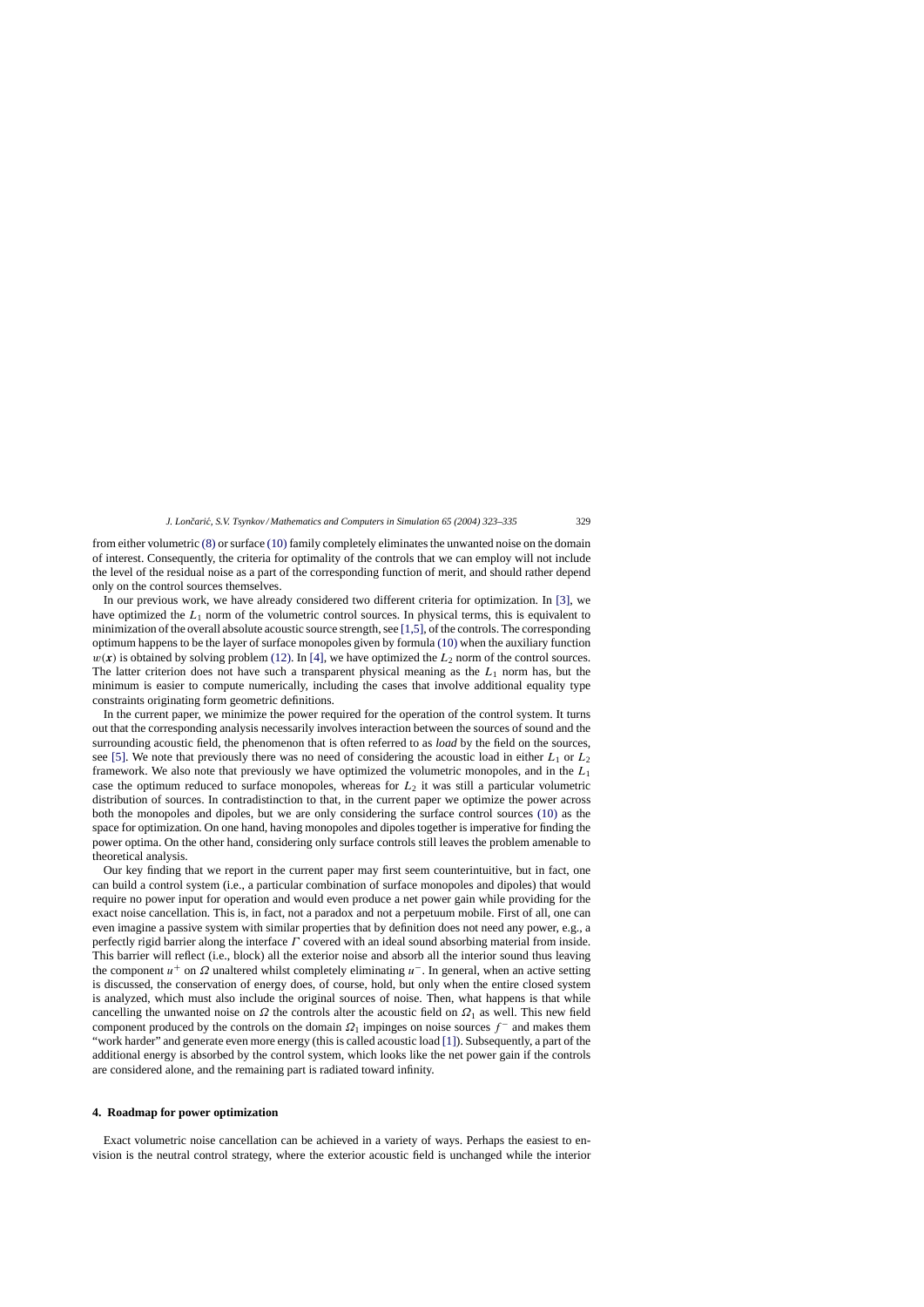<span id="page-7-0"></span>field is due to interior sources only, i.e., without the unwanted noise. According to formula [\(11\),](#page-4-0) this approach would correspond to setting  $w(x) = p^+(x)$ ,  $x \in \Omega_1$ , in the definition of surface controls [\(10\).](#page-4-0)

A particularly interesting case is the control which fully decouples interior and exterior domains, such that on each subdomain the acoustic field is due solely to the sources in that domain. This control distribution corresponds to selecting  $w(x) = 2p^+(x)$ ,  $x \in \Omega_1$ , in the definition [\(10\).](#page-4-0) Then, the surface control output  $p^{(\text{surf})}(x)$  of [\(11\)](#page-4-0) is equal to  $-p^{-}(x)$  on  $\Omega$  and  $-p^{+}(x)$  on  $\Omega_1$ . Under these conditions, the controls absorb all of the power emitted by the interior sources, while the power flux<sup>3</sup> due to the exterior sources is zero. Indeed,  $\Gamma$  is a closed surface, and the field right outside  $\Gamma$  in this case is  $p^{-}(x)$ , which is due to the exterior sources only, as there are no sources of the field  $p^{-}(x)$  inside Γ. As such, there cannot be any power loss nor gain within  $\Gamma^-$ , so the power flux due to the exterior sources across this contour has to be zero. For the particular case of a circular perimeter  $\Gamma$ , this also follows from [Lemma 1,](#page-10-0) see [Section 7.](#page-10-0) This "decoupling control" is passive in the sense that it never requires net power to achieve its ends, and can actually deliver power absorbed from the interior sound field.

However, this is not all. While the interior sound field must only be  $p^+$  due to our exact volumetric noise cancellation constraint, see formula [\(7\),](#page-2-0) this still allows for control strategies which increase power extraction from the acoustic field. For example, if the controls alter the exterior sound field to increase acoustic loading on the noise sources, it becomes possible to extract increased amounts of power from them. In simplified terms, the exact noise cancellation is an affine constraint on the control monopoles and dipoles, while power is a quadratic form with a particular minimum within this affine constraint. Our approach shall be to explicitly calculate this minimum for simple geometries and to discuss the results.

## **5. Control power**

Let us consider the case where a layer of monopole and dipole control sources is placed along the perimeter  $\Gamma$ . To compute the control power requirements, we need to surround  $\Gamma$  with two contour surfaces placed just inside and just outside of  $\Gamma$  and denoted by  $\Gamma^+$  and  $\Gamma^-$ , respectively. We shall assume that these contour surfaces can be placed sufficiently close to Γ to ensure that they envelop only the controls and exclude all other sound and noise sources. The main physical quantities of interest in this section are the total pressure and velocity. Sound velocity fields can be written in terms of the velocity potential:

$$
v = \nabla \phi \tag{14}
$$

where  $\phi$  and p can be related using Euler's equation so that

$$
p = -\rho \frac{\partial \phi}{\partial t} \tag{15}
$$

<sup>&</sup>lt;sup>3</sup> We use the term "power" to denote the total acoustic power leaving a particular domain, while the more specific term "power flux" denotes the portion of the acoustic power leaving the domain across a particular section of its boundary. Both terms represent power. This terminology follows the mathematical definition of the flux of a vector field, where the vector field itself measures power flux intensity and has different units (*power/area*).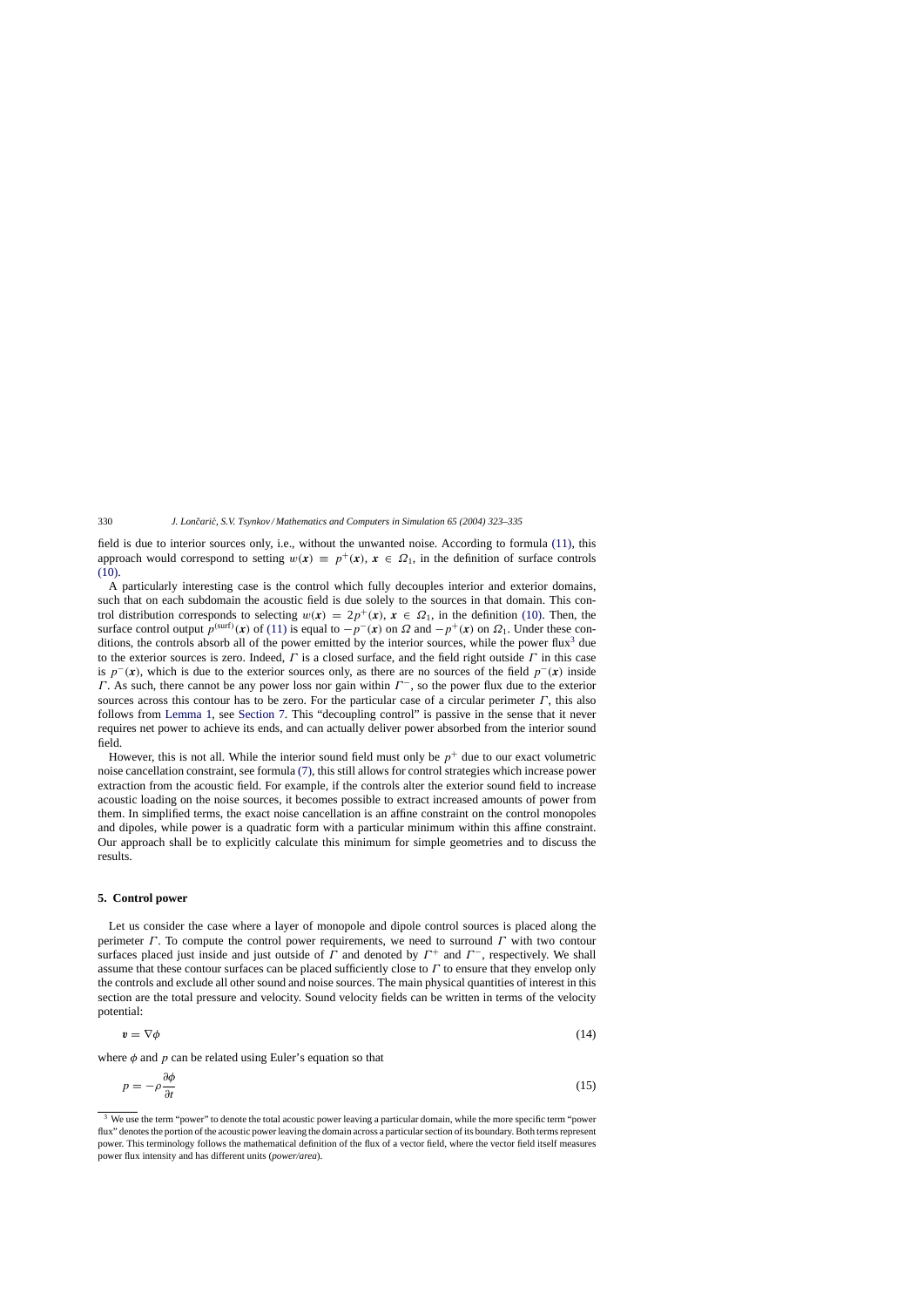<span id="page-8-0"></span>The expression for the control power requirements (see [\[8\],](#page-12-0) Chapter VIII) is the following time average, taken over the period  $T = 2\pi/\omega$ :

$$
W_{\omega} = \frac{1}{T} \int_0^T \oint_{\Gamma^+ \cup \Gamma^-} p(x, t) v(x, t) \cdot \mathrm{d}a \, \mathrm{d}t \tag{16}
$$

where the total pressure and velocity fields consist of contributions of sound sources inside of  $\Gamma^+$ , control sources along Γ, and noise sources outside of  $\Gamma^-$ . While we had previously denoted this quantity by  $\tilde{p}$ , see formulae [\(6\)](#page-2-0) and [\(7\),](#page-2-0) using simplified notation which includes the contribution of controls in  $p$  will make the subsequent discussion easier to follow. The interior integral in expression (16) is the flux of the corresponding vector field through the surface  $\Gamma^+$  |  $\Gamma^-$ , and d*a* denotes the oriented surface element:  $da = n dS$ .

Since physical quantities are real quantities with frequency  $\omega$ , their Fourier transform in time is conjugate symmetric, i.e.,  $p_{\omega} = \overline{p_{-\omega}}$ . Upon expressing *v* in terms of *p* via formulae [\(14\),](#page-7-0) [\(15\),](#page-7-0) and the time-harmonic assumption, and then simplifying, expression (16) evaluates to

$$
W_{\omega} = \frac{2}{\rho \omega} \oint_{\Gamma^+ \cup \Gamma^-} \text{Im} \left( p_{\omega} \frac{\partial \overline{p_{\omega}}}{\partial \mathbf{n}} \right) \cdot d\mathbf{a}
$$
 (17)

where the complex field p represents the total pressure due to all sources and controls at frequency  $\omega > 0$ . We note that this expression accounts for both frequencies ( $\omega$  and  $-\omega$ ).

To obtain exact noise cancellation, we shall require that along  $\Gamma^+$  (just inside  $\Gamma$ ), pressures and velocities must coincide with the sound field produced by the interior sources only, see formula [\(7\).](#page-2-0) Therefore, the portion of the contour integral along  $\Gamma^+$  is fixed by the power emitted by the sound sources inside  $\Gamma^+$  and cannot be changed by our choice of control sources. However, we still have the freedom to modify the portion of the contour integral (17) along  $\Gamma^-$ . We shall exploit this freedom to minimize the control power requirements (subject to additional constraints to be introduced later).

In order to explicitly evaluate the power requirements, let us consider a specific example which can be solved analytically. We shall focus on cancelling noise over a circular region. In this simple geometry the 2D problem can be decomposed into an infinite series of 1D problems.

#### **6. Fourier decomposition**

The decomposition is obtained by employing the Fourier transform in the circumferential direction. In so doing, we assume that the interface  $\Gamma$  is a circle of radius R. Due to orthogonality, the only terms that contribute to integral (17) in the Fourier representation come from products of Fourier coefficients whose index vectors add up to zero (e.g.,  $(\omega, m)$  and  $(-\omega, -m)$ ). Since pressure is a real variable, its Fourier coefficients  $p_{(\omega,m)}$  and  $p_{(-\omega,-m)}$  are conjugates of each other. For  $m = 0$ , we have  $\overline{p_{(\omega,0)}} =$  $p_{(-\omega,0)}$ ; while for  $m > 0$ , this generates two conjugate symmetries:  $\overline{p_{(\omega,m)}} = p_{(-\omega,-m)}$  and  $\overline{p_{(\omega,-m)}} =$  $p_{(-\omega,m)}.$ 

The total power can be written as an infinite sum of power terms indexed by  $m$ . Similarly, the exact noise cancellation constraint evaluates to an infinite collection of constraints for each m independently. The constrained optimization problem we intend to solve can be converted into an infinite sequence of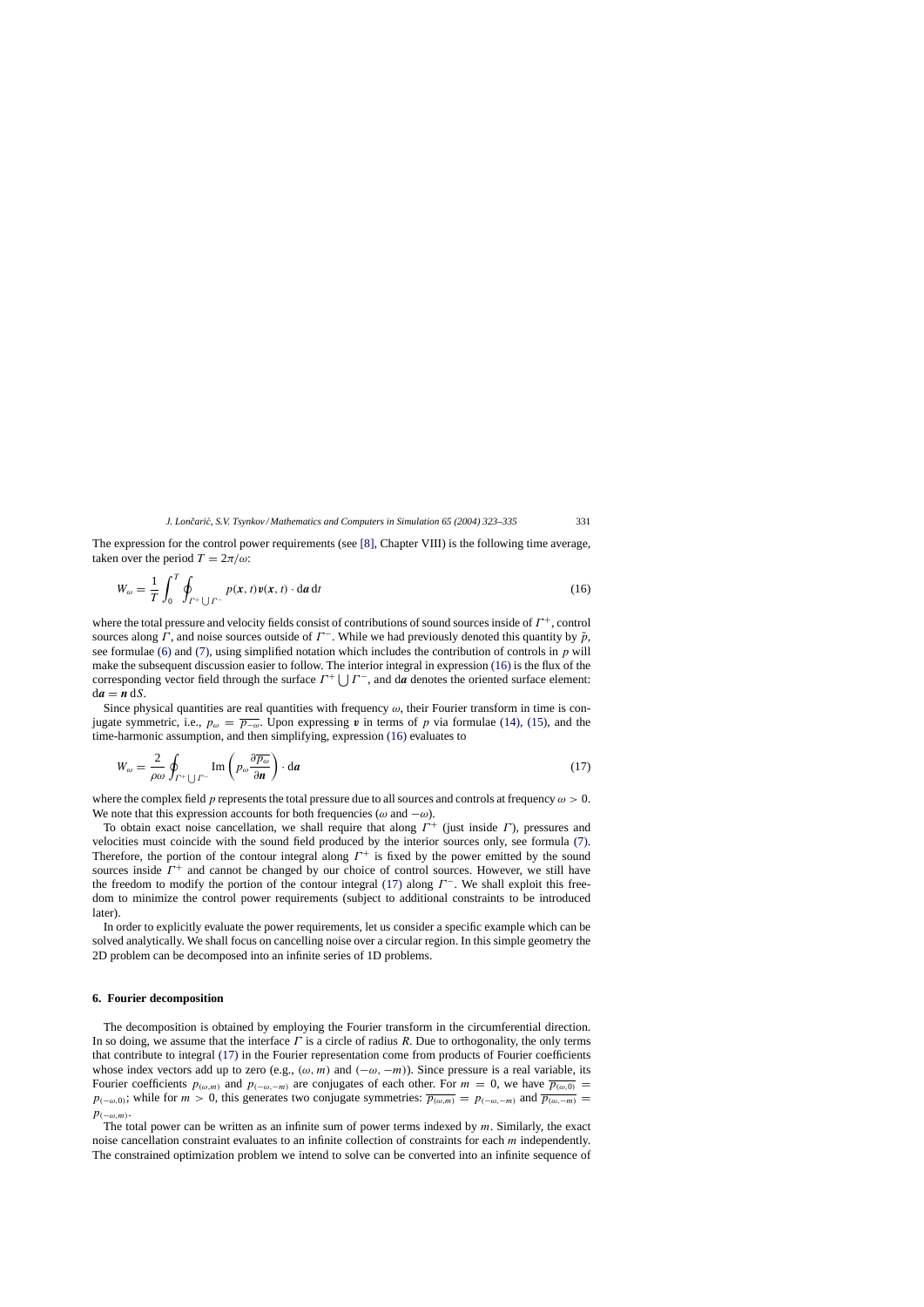simpler problems, indexed by  $m$ . The power [\(17\)](#page-8-0) required for exact noise cancellation consists of two contributions. When exact noise cancellation is achieved, the portion of the integral along  $\Gamma^+$  reduces to

$$
W_{\omega}^{+} = \frac{2}{\rho \omega} \int_{\Gamma^{+}} \text{Im} \left( p^{+} \frac{\partial \overline{p^{+}}}{\partial n} \right) \cdot d\mathbf{a} = -\frac{4\pi R}{\rho \omega} \sum_{m=-\infty}^{\infty} \text{Im} \left( p^{+}_{(\omega,m)} \frac{d \overline{p^{+}_{(\omega,m)}}}{d r} \right) \Big|_{\Gamma^{+}}
$$

which is fully determined by the interior sound sources and does not offer the possibility for control power optimization.

The second contribution comes from the portion of the contour integral along  $\Gamma^-$ , and this contour integral can be written in terms of the Fourier coefficients of the total pressure as follows:

$$
W_{\omega}^{-} = \frac{4\pi R}{\rho \omega} \sum_{m=-\infty}^{\infty} \text{Im}\left(p_{(\omega,m)} \frac{\mathrm{d}\overline{p_{(\omega,m)}}}{\mathrm{d}r}\right)\Big|_{\Gamma^{-}}
$$

where we have used the conjugate symmetry properties of the Fourier coefficients of p. Let us also define the following form

$$
\langle f(r), g(r) \rangle \stackrel{\text{def}}{=} \text{Im} \left( f(r) \frac{d\overline{g(r)}}{dr} \right) \tag{18}
$$

which will be useful in simplifying the discussion that follows. In summary, the control power is given by

$$
W_{\omega}=W_{\omega}^-+W_{\omega}^+=\frac{4\pi R}{\rho\omega}\sum_{m=-\infty}^{\infty}[\langle p_{(\omega,m)}(r), p_{(\omega,m)}(r)\rangle|_{\Gamma^-}-\langle p_{(\omega,m)}^+(r), p_{(\omega,m)}^+(r)\rangle|_{\Gamma^+}]
$$

For reasons to be discussed later, *we shall seek to minimize control power only for* |m| ≤ M, *and require exact absorption of interior sound power* for  $|m| > M$ . Thanks to the fact that constraints decouple into an infinite sequence of equalities indexed by  $m$ , the control power can be optimized by choosing each  $p_{(\omega,m)}$  individually. We shall solve this problem explicitly.

In the cylindrical coordinates, the Helmholtz [Eq. \(6\)](#page-2-0) assumes the following form:

$$
\frac{\partial^2 p}{\partial r^2} + \frac{1}{r} \frac{\partial p}{\partial r} + \frac{1}{r^2} \frac{\partial^2 p}{\partial \theta^2} + k^2 p = f \tag{19}
$$

and upon Fourier transform

$$
\frac{\mathrm{d}^2 p}{\mathrm{d}r^2} + \frac{1}{r} \frac{\mathrm{d}p}{\mathrm{d}r} \left( k^2 - \frac{m^2}{r^2} \right) p = f
$$

For simplicity, the circumferential Fourier mode index m and the frequency  $\omega$  are usually implicit in our notation. Using this convention, the interpretation of variables should be based on the context in which they appear.

The Green's function for the problem (19) with Sommerfeld's boundary conditions [\(2\),](#page-1-0) as obtained in [\[2\]](#page-12-0) Eq. (5.5), has the following Fourier representation:

$$
G(r,s) = \begin{cases} \frac{1}{4}J_m(kr)(Y_m(ks) + iJ_m(ks)) = -\frac{1}{4i}J_m(kr)H_m^{(2)}(ks) & \text{for } r < s\\ \frac{1}{4}J_m(ks)(Y_m(kr) + iJ_m(kr)) = -\frac{1}{4i}J_m(ks)H_m^{(2)}(kr) & \text{for } r \ge s \end{cases}
$$

<span id="page-9-0"></span>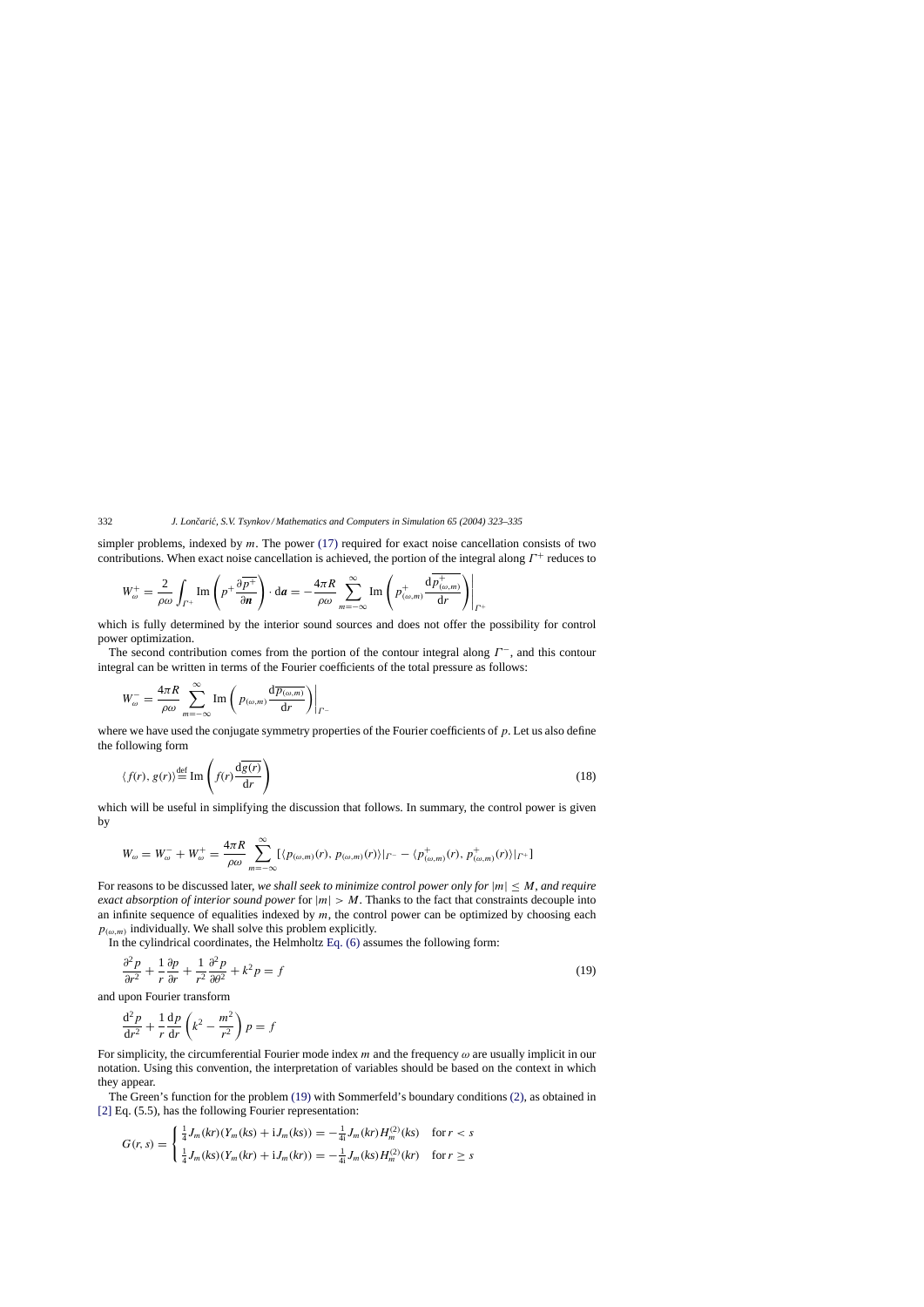<span id="page-10-0"></span>This Green's function allows us to explicitly write the decomposition of pressure along  $\Gamma^-$  into the part due to exterior noise and the part due to a combination of interior sources and controls, parameterized by a constant c, valid in a neighborhood of  $\Gamma^-$  which excludes all other sources:

$$
p(r) = p^{-}(R)\frac{J_m(kr)}{J_m(kR)} + cH_m^{(2)}(kr) \quad \text{near } \Gamma^{-}
$$
\n(20)

#### **7. Power optimal exterior pressure**

As we have already shown,  $W_{\omega}^{+}$  is fixed by the interior sound sources. In this section, we shall derive the power optimal form of  $W_{\omega}^-$  for a particular m. We begin by stating the following lemma:

**Lemma 1.** *The following expressions using the form* [\(18\)](#page-9-0) *hold along*  $\Gamma^-$ :

$$
\langle \alpha J_m(kr), \alpha J_m(kr) \rangle = 0
$$
  

$$
\langle cH_m^{(2)}(kr), cH_m^{(2)}(kr) \rangle = \frac{2|c|^2}{\pi r}
$$
  

$$
\langle \alpha J_m(kr), cH_m^{(2)}(kr) \rangle + \langle c_m^{(2)}(kr), \alpha J_m(kr) \rangle = \frac{2Re(c\bar{\alpha})}{\pi r}
$$

The above lemma is proven by explicit evaluation using properties of the Bessel functions.

The expression for power flux across  $\Gamma^-$  at particular  $\omega$  and m (implicit in our simplified notation) can now be written explicitly

$$
W^{-} = \frac{4\pi R}{\rho \omega} \langle p(r), p(r) \rangle |_{r=R} = \frac{8}{\rho \omega} \left( |c|^2 + Re \left( c \frac{\overline{p^{-}(R)}}{J_m(kR)} \right) \right)
$$
(21)

This finally allows us to state and prove the following theorem:

**Theorem 2.** *Control power requirements for particular* ω *and* m *are minimized when the parameter* c *in* (20) *is*

$$
c = -\frac{p^-(R)}{2J_m(kR)}\tag{22}
$$

*so that the corresponding power requirement contribution is*

$$
W^{-} = -\frac{2|p^{-}(R)|^2}{\rho \omega J_m(kR)^2}
$$

*and the total acoustic pressure just outside* Γ *is of the form*

$$
p(r) = \frac{p^-(R)}{2J_m(kR)}(J_m(kr) + iY_m(kr)) = \frac{p^-(R)}{2J_m(kR)}\overline{H_m^{(2)}(kr)}
$$
(23)

Note that for a fixed |z|,  $\text{Re}(z)$  reaches its extrema for  $\arg(z) = 0$  and  $\arg(z) = \pi$ , i.e., when z is real. Applying this observation to the expression for power (21), we conclude that power is minimized when  $c = \lambda p^{-1}(R)$  for some real  $\lambda$ . Minimizing with respect to  $\lambda$  proves the above theorem.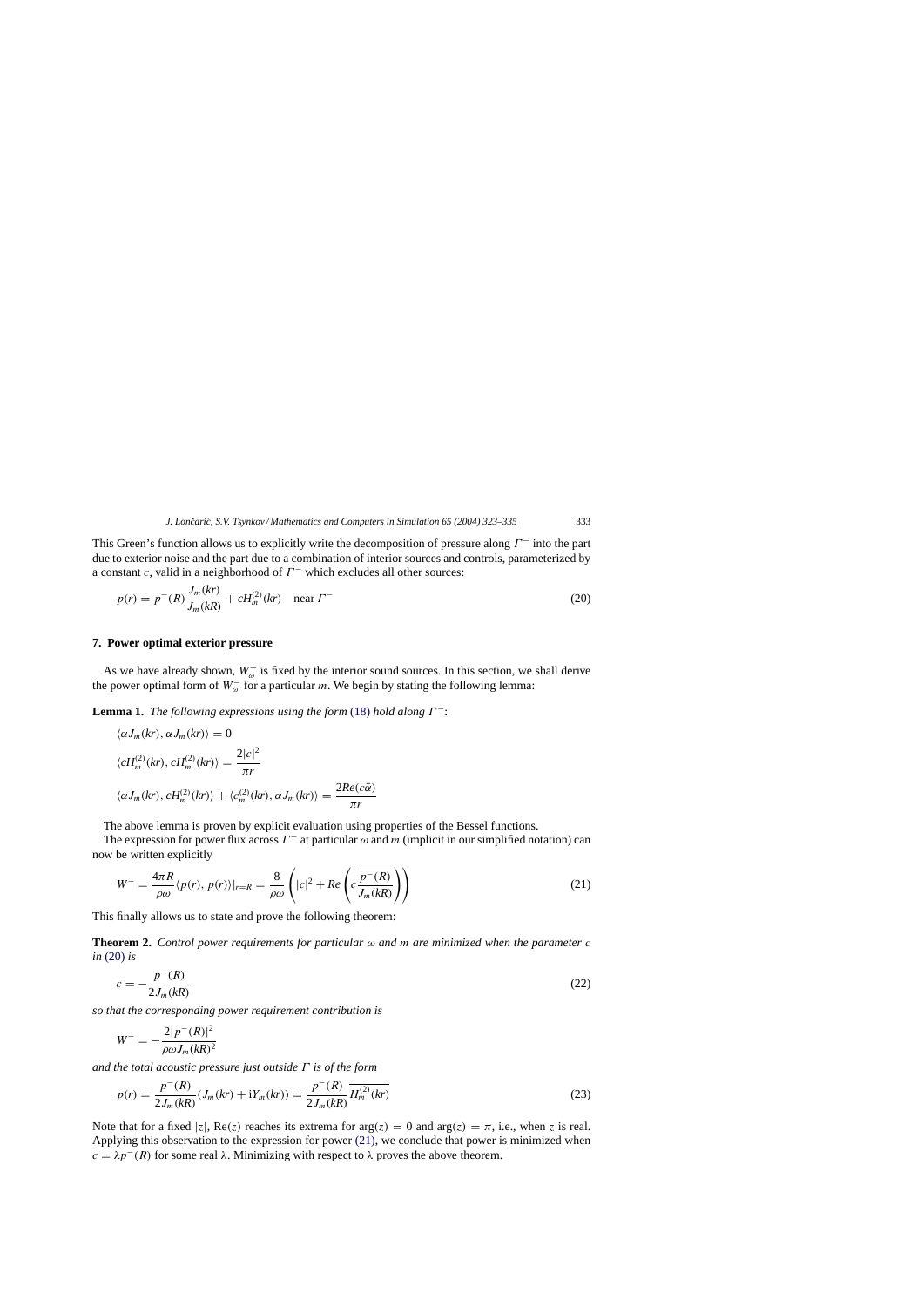Once the overall exterior pressure field  $p$  after the control is known, see [\(23\),](#page-10-0) the required control inputs themselves can be constructed using formulae [\(10\)](#page-4-0) and [\(11\). N](#page-4-0)amely, we have to select  $w(x)$  in the definition [\(10\)](#page-4-0) so that for  $x \in \Omega_1$  we would obtain  $p^+(x) + p^-(x) + p^{(\text{surf})}(x) = p(x)$ , where  $p^{(\text{surf})}(x)$ is given by formula [\(11\)](#page-4-0) and the Fourier components of  $p(x)$  are given by formula [\(23\).](#page-10-0) Substitution yields:  $w(x) = 2p^{+}(x) + p^{-}(x) - p(x)$ , and transforming into the Fourier space, we obtain for each m (subscript omitted, as before):

$$
w(r) = 2p^{+}(r) + p^{-}(r) - p(r) = 2p^{+}(r) - cH_m^{(2)}(kr), \quad \text{for } r \ge R
$$
\n(24)

where the value of c in  $(24)$  is the optimum given by formula  $(22)$ . Expression  $(24)$  was obtained with the help of [\(20\),](#page-10-0) where the first term on the right-hand side of [\(20\)](#page-10-0) is, obviously,  $p^-(r)$ . Representation (24) implies that  $Lw = 0$ ,  $x \in \Omega_1$ , as it is supposed to be according to [Section 2.](#page-3-0)

Using expression (24) in formula [\(10\),](#page-4-0) where notation  $w - p = w - p^- - p^+$  applies, we obtain the power optimal control inputs at each (implied)  $m$ :

$$
g^{(\text{surf})}(r) = -\left. \frac{\partial [p^+(r) - p^-(r) - cH_m^{(2)}(r)]}{\partial r} \right|_{r=R} \delta(r) - \left. \frac{\partial}{\partial r} ([p^+(r) - p^-(r) - cH_m^{(2)}(r)]|_{r=R} \delta(r)) \right)
$$

# **8. Discussion**

Let us assume that  $p^-$  is due to a point source at  $s > R$ , so that

$$
p^{-}(R) = -\frac{1}{4i}J_{m}(kR)H_{m}^{(2)}(ks)
$$

and

$$
W^{-}=-\frac{|H_{m}^{(2)}(ks)|^{2}}{8\rho\omega}
$$

This clearly shows that at each  $\omega$  and m one can extract power from the noise field. However, the amount of power that can be extracted grows very rapidly as  $m \to \infty$ :

$$
W^{-} \sim -\frac{\Gamma(m)^2}{8\rho\omega\pi^2} \left(\frac{2}{ks}\right)^{2m}
$$

This asymptotic result need not preclude practical applications of [Theorem 2](#page-10-0) which will necessarily be limited to  $|m| \leq M$  for some application dependent constant M. For  $|m| > M$ , one can adopt a policy of leaving the exterior field unaltered by interior sources or controls, which will result in  $W^- = 0$  for  $|m| > M$ .

How is it possible to extract large amounts of power from the exterior acoustic field? The answer lies in the fact that optimal controls increase acoustic loading at the noise source locations. Choosing larger M allows us to increase loading on the noise sources to the point that in practice their acoustic strength [\[1\]](#page-12-0) would decrease. [Theorem 2](#page-10-0) remains applicable, but the decreased acoustic strength of noise sources would limit the amount of power that can be extracted in practice even with large M.

What happens to the increased noise power if the acoustic strength does not decrease? The increased power is partly absorbed at the perimeter  $\Gamma$  and partly radiated to infinity. For the simple example of a